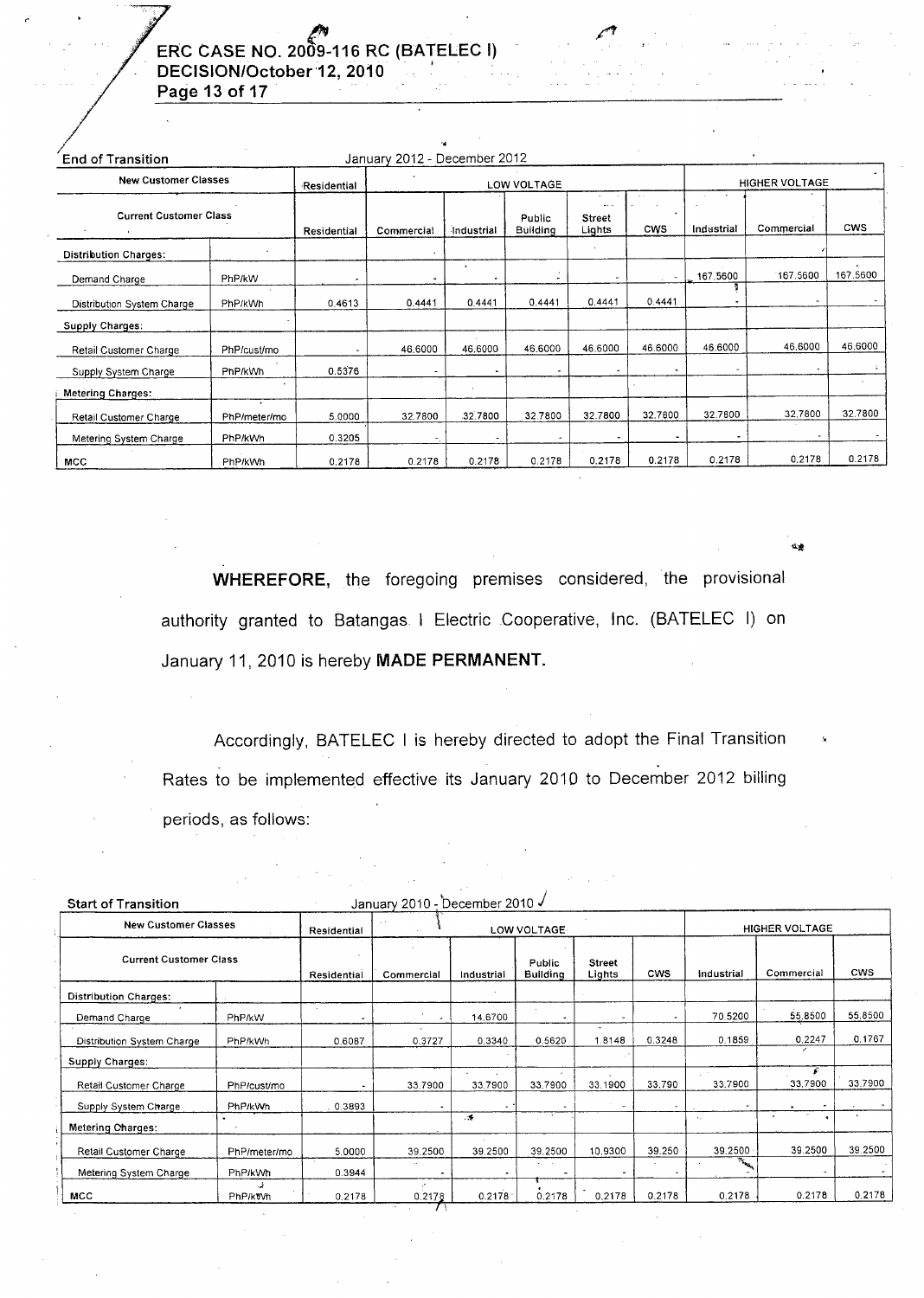

 $\frac{1}{4}$  $\frac{1}{3}$ 

 $\bar{z}$ 

 $\ddot{\phantom{a}}$ 

## **ERC CASE NO. 2009-116 RC (BATELEC I) DECISION/October 12, 2010 Page 14 of 17**

 $\bar{z}$ 

 $\frac{1}{2}$  ,  $\frac{1}{2}$  ,  $\frac{1}{2}$ 

| End of year 1                                                                                        |              |                               | January 2011 - March 2011 V              |                       |                           |                                   |          |            |                |            |
|------------------------------------------------------------------------------------------------------|--------------|-------------------------------|------------------------------------------|-----------------------|---------------------------|-----------------------------------|----------|------------|----------------|------------|
| <b>New Customer Classes</b><br>Police of Area<br>AŠ.<br><b>Current Customer Class</b><br>s Alexandro |              | Residential                   | $\mathcal{L}_{\mathcal{A}}(\mathcal{A})$ | <b>HIGHER VOLTAGE</b> |                           |                                   |          |            |                |            |
|                                                                                                      |              | $\mathbb{R}^n$<br>Residential | Commercial                               | Industrial            | <b>Public</b><br>Building | LOW VOLTAGE<br>: Street<br>Lights | ÷<br>cws | Industrial | Commercial     | <b>CWS</b> |
| <b>Distribution Charges:</b>                                                                         |              |                               |                                          |                       |                           |                                   |          |            |                |            |
| Demand Charge                                                                                        | PhP/kW       |                               | $\blacksquare$                           | 7.3300                | $\ddot{\phantom{0}}$      | ۰                                 | ۰        | 119,0400   | 111.7100       | 111.7100   |
| Distribution System Charge                                                                           | PhP/kWh      | 0.5350                        | 0.4084                                   | 0.3890                | 0.5031                    | 1.1294                            | 0.3844   | 0.0930     | 0.1123         | 0.0884     |
| <b>Supply Charges:</b>                                                                               |              |                               |                                          |                       |                           |                                   |          |            |                |            |
| Retail Customer Charge                                                                               | PhP/cust/mo  |                               | 40.1900                                  | 40.1900               | 40.1900                   | 39.8900                           | 40.1900  | 40.1900    | 40.1900        | 40.1900    |
| Supply System Charge                                                                                 | PhP/kWh      | 0.4634                        |                                          |                       | $\overline{\phantom{a}}$  | $\tilde{\phantom{a}}$             | ٠        |            |                |            |
| <b>Metering Charges:</b>                                                                             |              |                               |                                          |                       |                           |                                   |          |            |                |            |
| Retail Customer Charge                                                                               | PhP/meter/mo | 5.0000                        | 36.0200                                  | 36.0200               | 36.0200                   | 21.8500                           | 36.0200  | 36.0200    | 36.0200        | 32.7800    |
| Metering System Charge                                                                               | PhP/kWh      | 0.3575                        | ٠                                        | $\sim$                |                           | $\omega$                          | ۰        |            | $\blacksquare$ |            |
| MCC                                                                                                  | PhP/kWh      | 0.2178                        | 0.2178                                   | 0.2178                | 0.2178                    | 0.2178                            | 0.2178   | 0.2178     | 0.2178         | 0.2178     |
|                                                                                                      |              |                               |                                          |                       |                           |                                   |          |            | 成果             |            |

..

 $\ddot{\phantom{a}}$ 

 $\cdot$ 

 $\hat{\mathcal{L}}$ 

 $\frac{1}{2}$  ,  $\frac{1}{2}$  ,  $\frac{1}{2}$  ,  $\frac{1}{2}$ 

| End of vear 1 | April 2011 - December 2011 √ |
|---------------|------------------------------|
|               |                              |

| New Customer Classes<br>for.<br>to a subset<br>$\sim 100$<br><b>Current Customer Class</b> |              | Residential                     | $\mathcal{A}^{\text{reg}}_{\text{reg}}(\mathcal{G})$<br>$\mathcal{L}_\mathrm{c}$ , where $\mathcal{L}_\mathrm{c}$ |            | and the car<br>LOW VOLTAGE                    |         | <b>HIGHER VOLTAGE</b>               |            |                    |            |
|--------------------------------------------------------------------------------------------|--------------|---------------------------------|-------------------------------------------------------------------------------------------------------------------|------------|-----------------------------------------------|---------|-------------------------------------|------------|--------------------|------------|
|                                                                                            |              | tur.<br>state of<br>Residential | 250 - 560<br>Commercial                                                                                           | Industrial | $\sim$ 100 $\pm$<br>Public<br><b>Building</b> |         | in d <sub>ana</sub> .<br><b>CWS</b> | Industrial | DA 1<br>Commercial | <b>CWS</b> |
| <b>Distribution Charges:</b>                                                               |              |                                 |                                                                                                                   |            |                                               |         |                                     |            |                    |            |
| Demand Charge                                                                              | PhP/kW       | ٠                               | Зm                                                                                                                | 7.3300     | ٠                                             |         | $\overline{a}$                      | 119,0400   | 111.7100           | 111.7100   |
| Distribution System Charge                                                                 | PhP/kWh      | 0.5350                          | $\sim$ 2.1<br>0.4084                                                                                              | 0.3890     | 0.5031                                        | 1.1294  | 0.3844                              | 0.0930     | 0.1123             | 0.0884     |
| Supply Charges:                                                                            |              |                                 | مسمع المستدرجة                                                                                                    |            |                                               |         |                                     |            |                    |            |
| Retail Customer Charge                                                                     | PhP/cust/mo  | $\blacksquare$                  | 40.1900                                                                                                           | 40.1900    | 40.1900                                       | 39.8900 | 40.1900                             | 40.1900    | 40,1900            | 40.1900    |
| Supply System Charge                                                                       | PhP/kWh      | 0.4634                          |                                                                                                                   |            | ۰                                             |         |                                     |            |                    |            |
| Metering Charges:                                                                          |              |                                 |                                                                                                                   |            |                                               |         |                                     |            |                    |            |
| Retail Customer Charge                                                                     | PhP/meter/mo | 5.0000                          | 36.0200                                                                                                           | 36.0200    | 36.0200                                       | 21,8500 | 36.0200                             | 36.0200    | 36,0200            | 32.7800    |
| Metering System Charge                                                                     | PhP/kWh      | 0.3575                          |                                                                                                                   |            | $\blacksquare$                                |         |                                     |            |                    |            |
| MCC                                                                                        | PhP/kWh      | 0.2420                          | 0.2420                                                                                                            | 0.2420     | 0.2420                                        | 0.2420  | 0.2420                              | 0.2420     | 0.2420             | 0.2420     |

.......-J .,' //. I~, *.J*

.,i

J.

*n*

 $\cdot$  $\bar{z}$